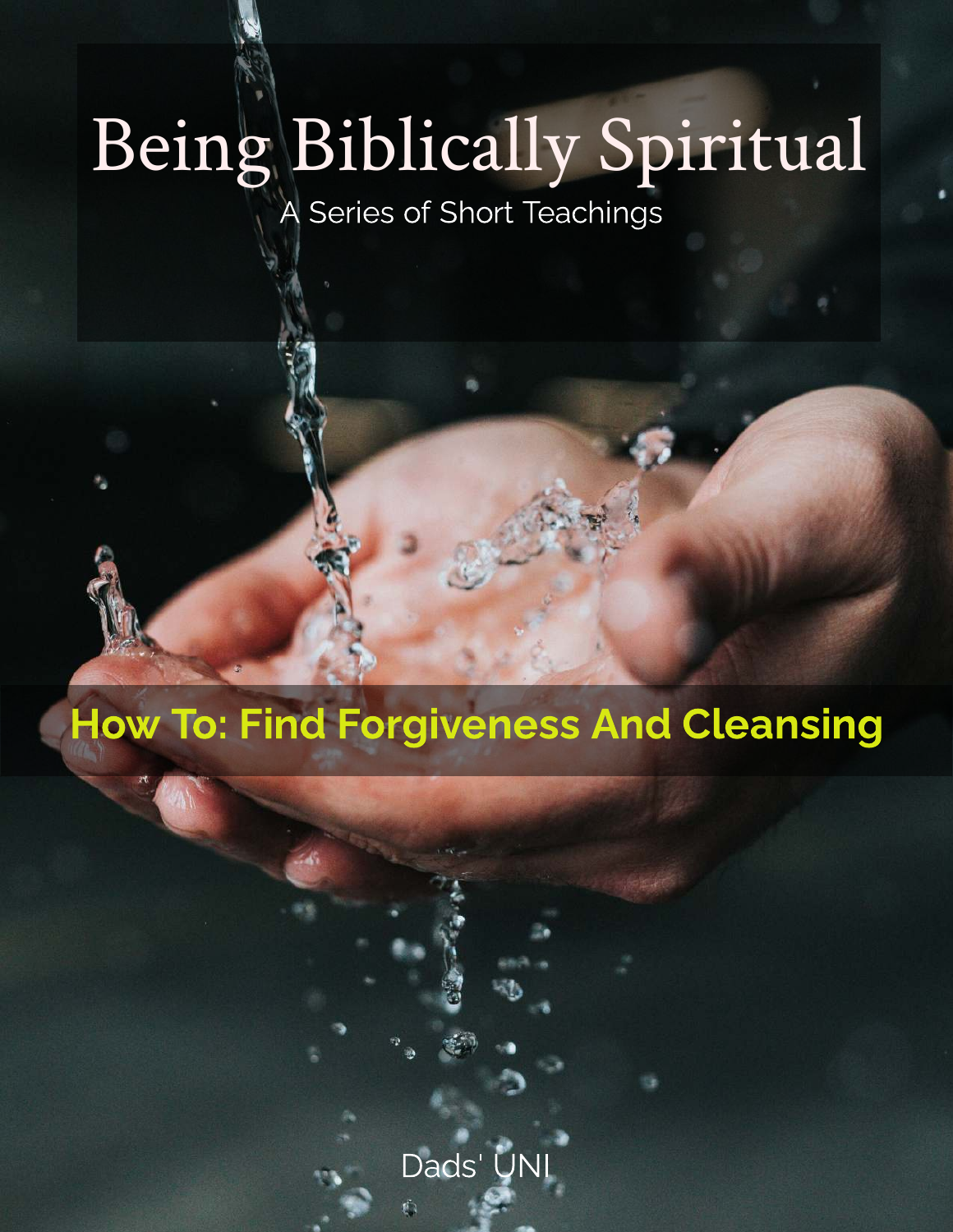# Table Of Contents

| Introduction                                             | 3              |
|----------------------------------------------------------|----------------|
| <b>Scripture Reference</b>                               | $\overline{3}$ |
| Sins Entrance Into the World                             | $\overline{3}$ |
| God is a God of Justice                                  | 5              |
| God is also a God of Mercy                               | 6              |
| Both God's Justice and Mercy Were Fulfilled at the Cross | 7              |
| <b>Confession, Forgiveness and Cleansing</b>             | 8              |
| Summing Up                                               | 11             |
| <b>Scriptures For Personal Study</b>                     | 12             |
| The Ministry Of Dads' UNI                                | 13             |
|                                                          |                |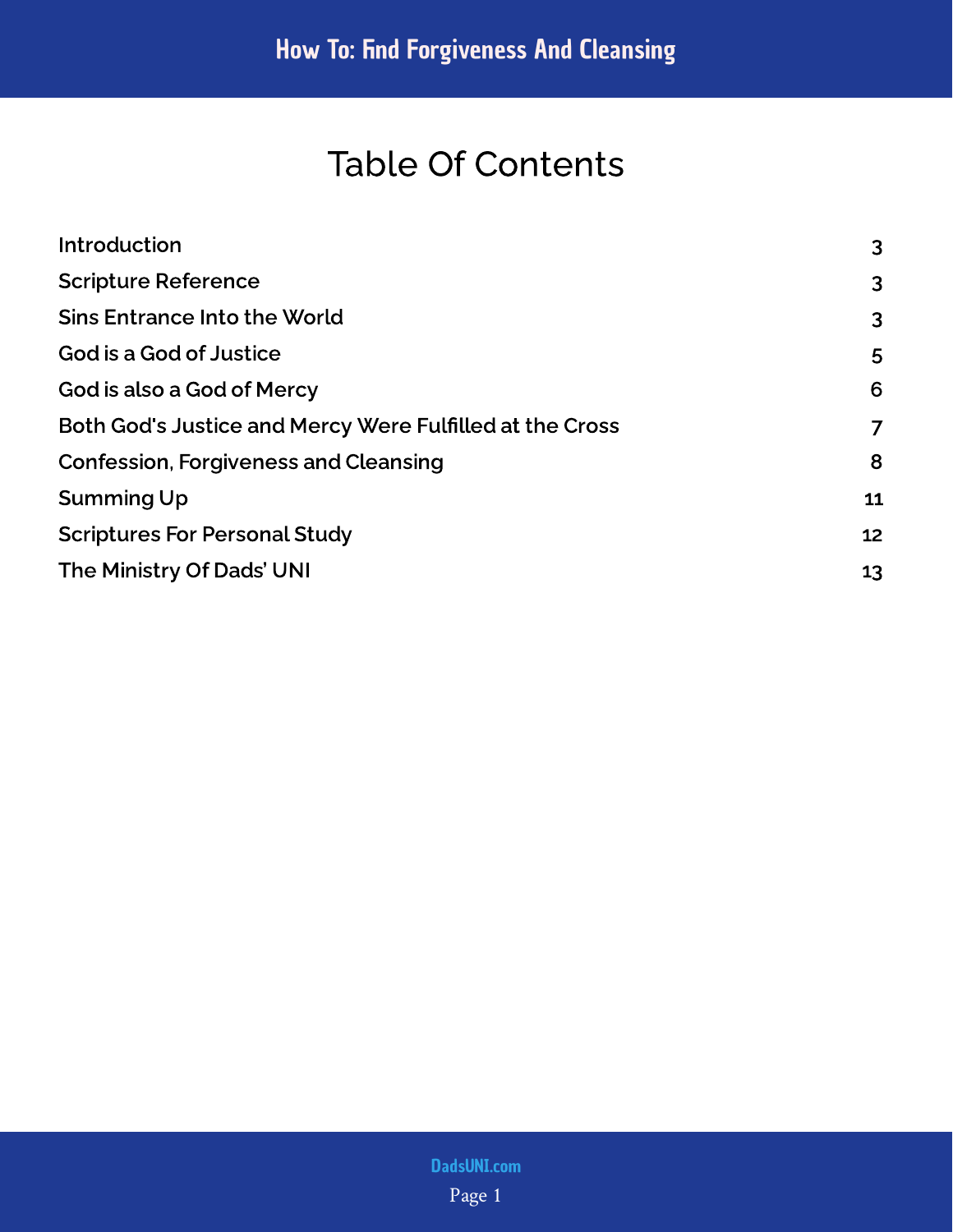#### Being Biblically Spiritual

 Being Biblically Spiritual is a collection of short teachings that focus on the practical application of some of the spiritual truths found within the scriptures of the Bible. In no way should this be considered an exhaustive list, nor should it be considered the only way to spiritually apply these biblical truths. We hope that you find simple spiritual keys that will encourage and inspire your Christian faith and daily spiritual walk with God.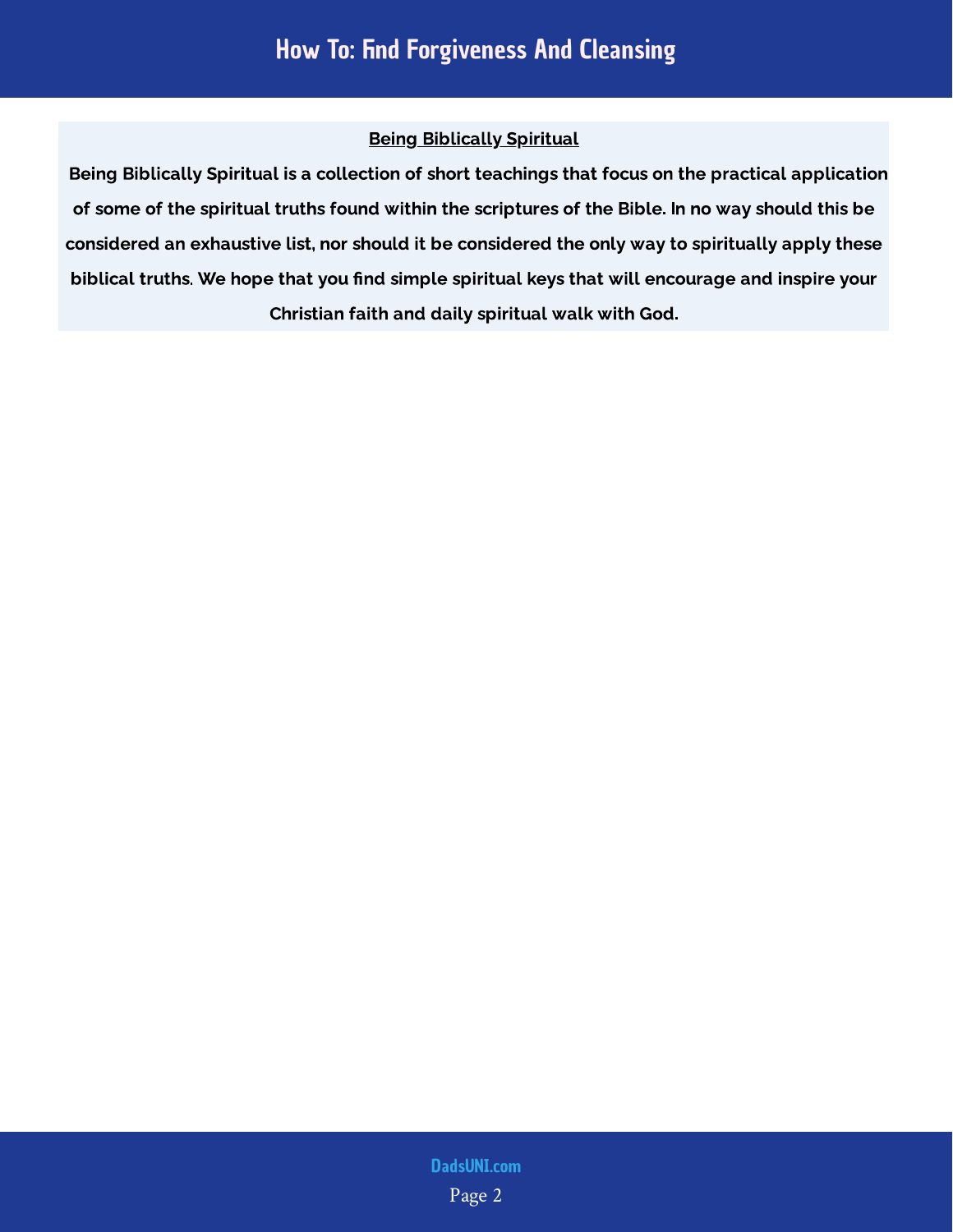# <span id="page-3-0"></span>Introduction

The subject of God's forgiveness and mercy is, without doubt, one of the most wonderfully comforting themes you will find as you study the Bible. The thought that Almighty God looks upon us with kindness and understanding amid our struggles, brings hope and joy into our hearts and lives. How To: Find Forgiveness and Cleansing is a step-by-step guide for those who want to enjoy freedom from sin and shame.

## <span id="page-3-1"></span>Scripture Reference

If we confess our sins, He is faithful and just to forgive us our sins and to cleanse us from all unrighteousness

(1 John 1:9)

# <span id="page-3-2"></span>Sins Entrance Into the World

God's original relationship with Adam was one of a Father teaching His son, preparing him for the day when he was mature enough to take over the family business, namely the rulership of the earth.

(Genesis 1:26) Then God said, "Let Us make man in Our image, according to Our likeness; let them have dominion over the fish of the sea, over the birds of the air, and over the cattle, over all the earth and over every creeping thing that creeps on the earth."

But within the Garden of Eden God set boundaries and limits that Adam was not allowed to cross, that He might teach Adam the importance of submission and obedience. The blessing of obedience was abundant life within a beautiful paradise, but crossing over the boundaries God had set would result in the loss of paradise and spiritual death.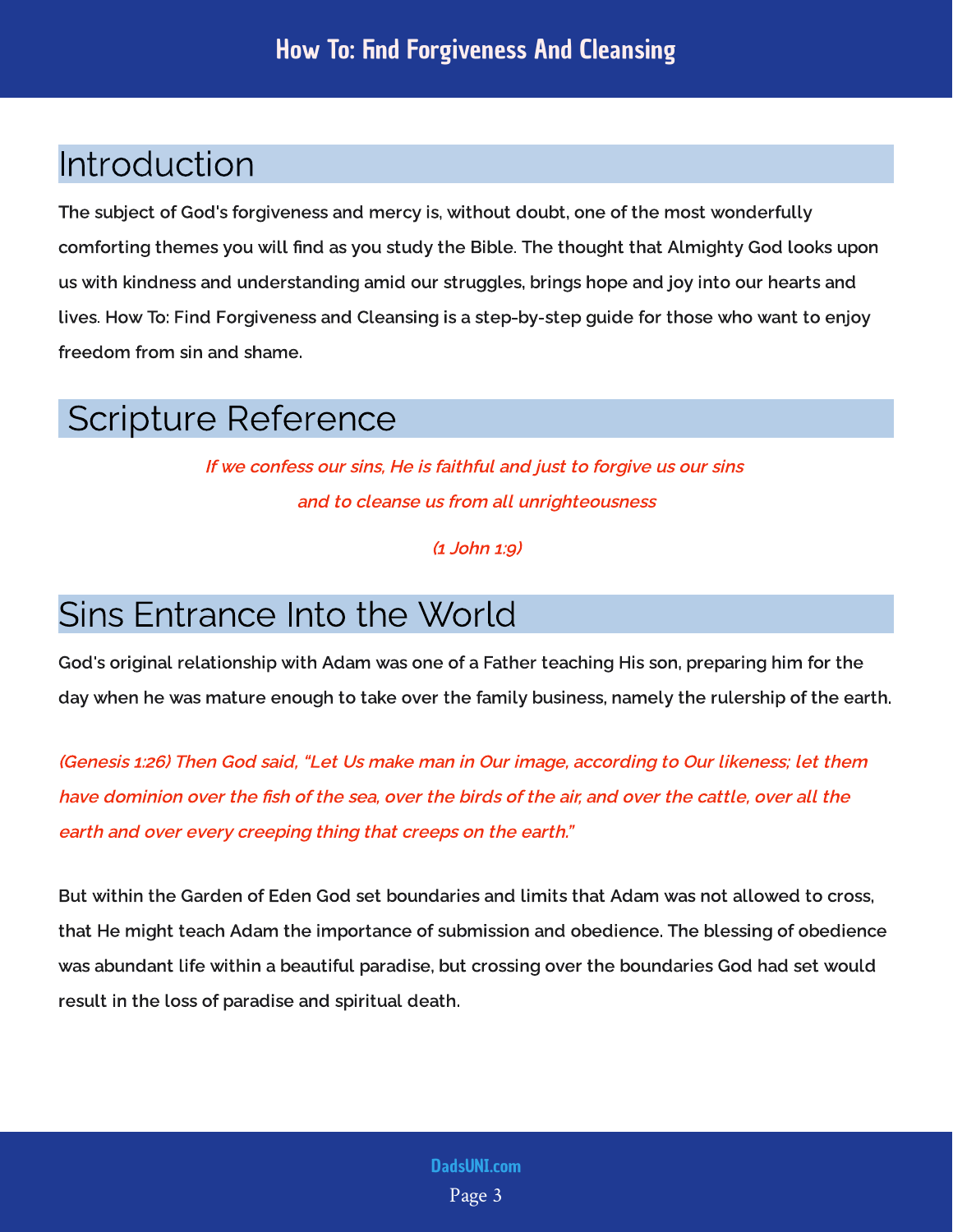(Genesis 2:15-17) Then the Lord God took the man and put him in the garden of Eden to tend and keep it. And the Lord God commanded the man, saying, "Of every tree of the garden you may freely eat; but of the tree of the knowledge of good and evil you shall not eat, for in the day that you eat of it you shall surely die."

But a little further on in Genesis we read how Satan came into the Garden and deceived both Adam and Eve, and they fell from God's state of grace and into sin and spiritual death and were cast out of the Garden. Read (Genesis 3:1-24)

#### Adam and Eve's disobedience and sin resulted in Spiritual Death and they passed on their fallen nature to every generation of mankind that was to follow.

The rulership and dominion of the earth for which Adam was being trained was usurped by Satan, who is revealed as the ruler of this world system. Satan's influence and control over men have caused terrible suffering both within mankind and upon the creation for 1,000's years.

#### (Ezekiel 18:20) The soul who sins shall die.

(John 10:10) The thief does not come except to steal, and to kill, and to destroy. I have come that they may have life, and that they may have it more abundantly

(John 12:31) Now is the judgment of this world; now the ruler of this world will be cast out.

(1 Corinthians 15:22) For as in Adam all die, even so in Christ all shall be made alive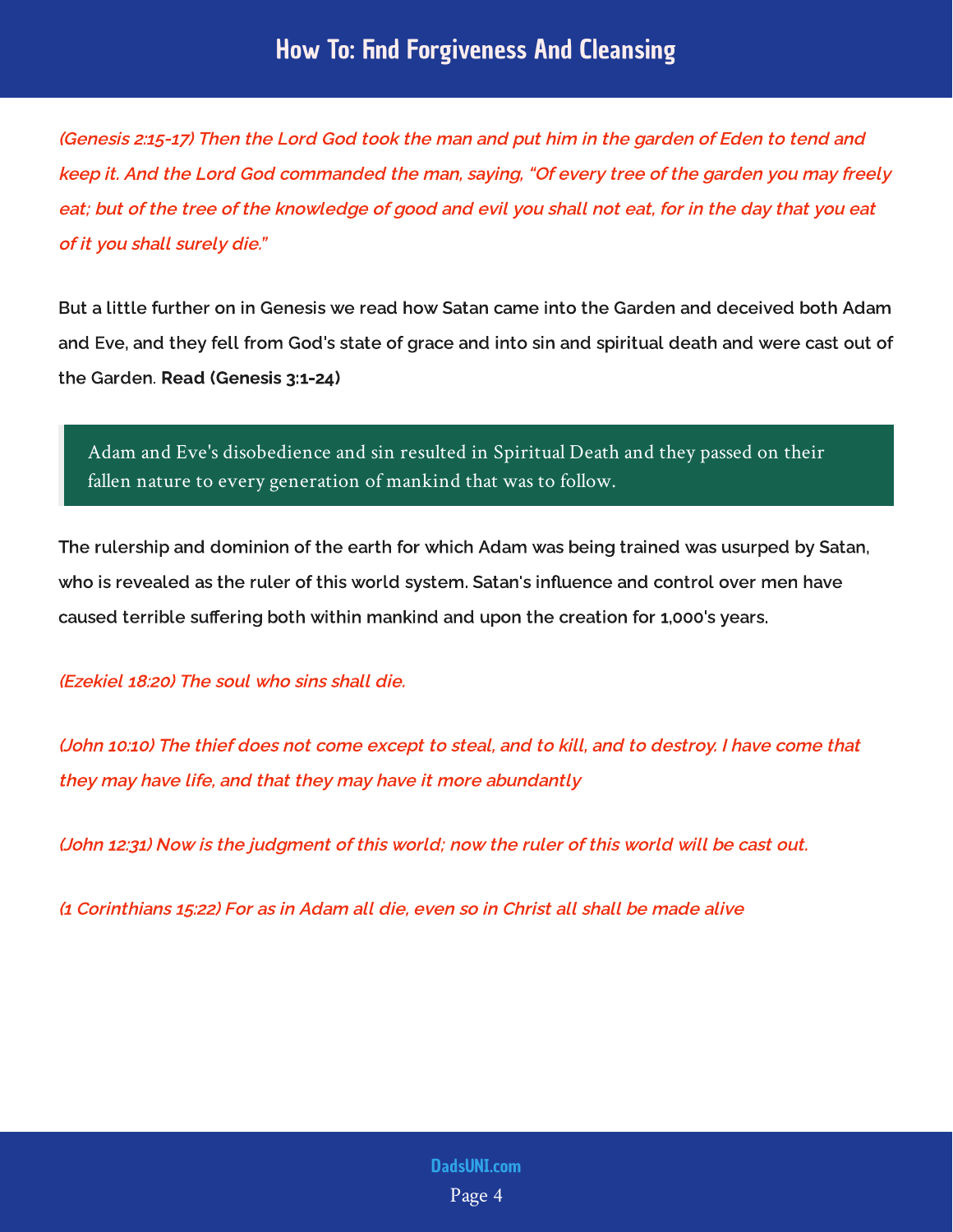## <span id="page-5-0"></span>God is a God of Justice



As our Creator, God has the right and also the responsibility to choose how He wants us to live in His Creation. He decides how He wants us to treat each other as well as how He wants us to treat Him.

If we, as the people He has made choose to hurt rather than heal, to destroy rather than build, and

to disrespect rather than honor, then it is fully within God's rights as our Creator to bring correction, discipline, and judgment.

God reveals Himself to us as our Heavenly Father and teaches us that it is within the role of every father to bring correction, discipline, and judgment within his own family.

He is Creator and the Judge of all the world and is ultimately responsible to ensure that Justice prevails within His Creation. God must punish wrongdoing and reward right behavior so that the weak and the poor are not taken advantage of by the strong and powerful.

(Genesis 18:25) Far be it from You to do such a thing as this, to slay the righteous with the wicked, so that the righteous should be as the wicked; far be it from You! Shall not the Judge of all the earth do right?"

To satisfy God's requirement for justice, a price had to be paid for the sin committed.

God can't just sweep sin under the carpet and say "Let's not worry about it this time, just make sure you do better in the future!"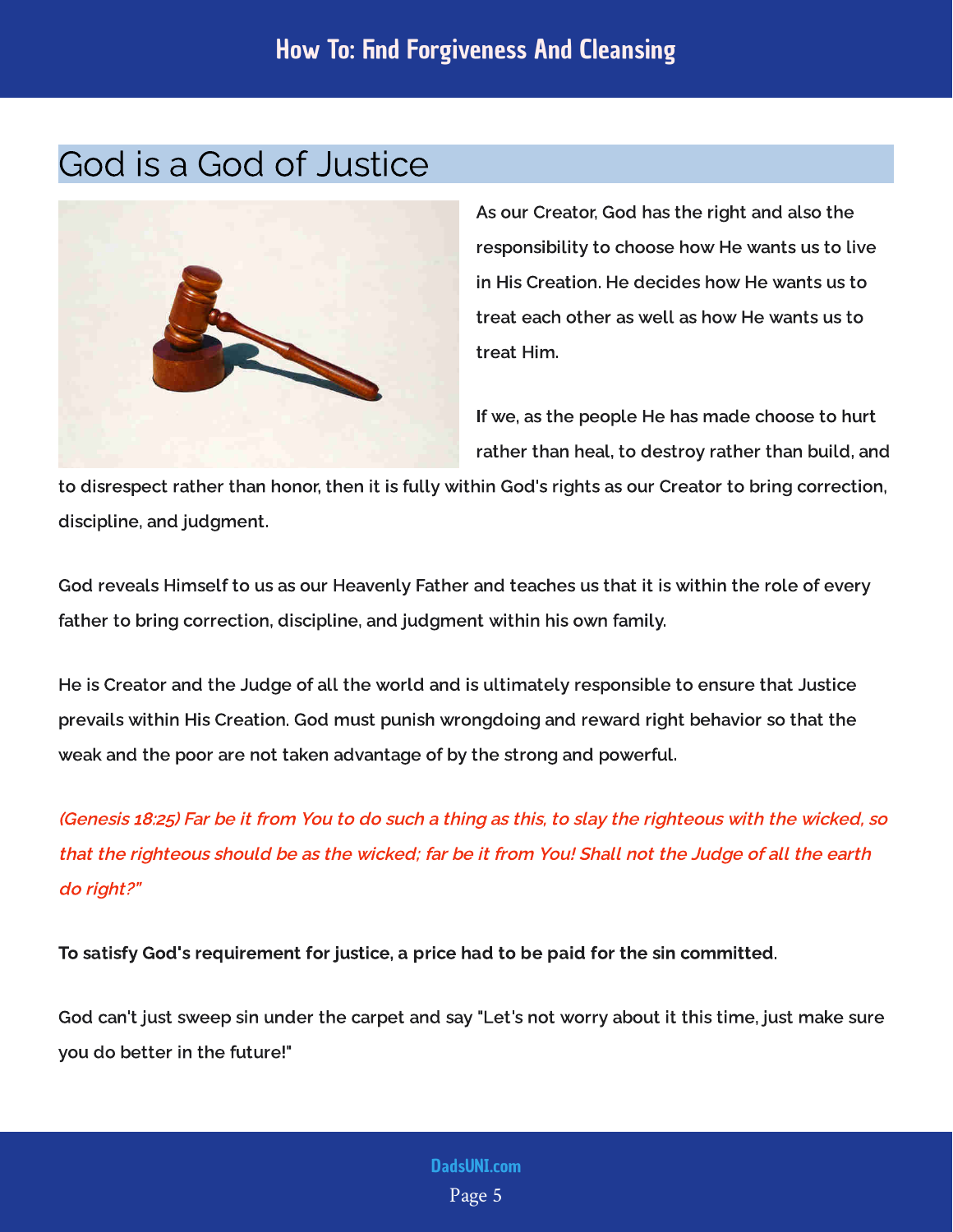#### If God did that even once, He would no longer be a God of Justice.

But no one was untouched by the stain of sin that came through Adam and Eve's fall in the Garden of Eden, as all mankind had been sold into slavery to sin by their thoughtless actions. We too are their offspring and we all share the same fallen nature as they did, and are unable to change from being sinful to becoming righteous without God's help.

For this reason God Himself had to provide the way for man to escape from slavery to sin and transform our inner nature into one that can love God and walk with Him in righteousness.

(John 14:6) Jesus said to him, "I am the way, the truth, and the life. No one comes to the Father except through Me

# <span id="page-6-0"></span>God is also a God of Mercy



God longed to restore the loving relationship He had with mankind before their fall and to reveal the greatness of His love and mercy toward us. Since no man was righteous and without sin before Him, God chose to send His only begotten Son into the world, to pay the ultimate price and redeem(buy back) mankind from sin and back to God.

(Romans 9:15) For He says to Moses, "I will have mercy on whomever I will have mercy, and I will have compassion on whomever I will have compassion."

(Micah 6:8) He has shown you, O man, what is good; And what does the Lord require of you But to do justly, To love mercy, And to walk humbly with your God?

#### Page 6 [DadsUNI.com](https://www.dadsuni.com/)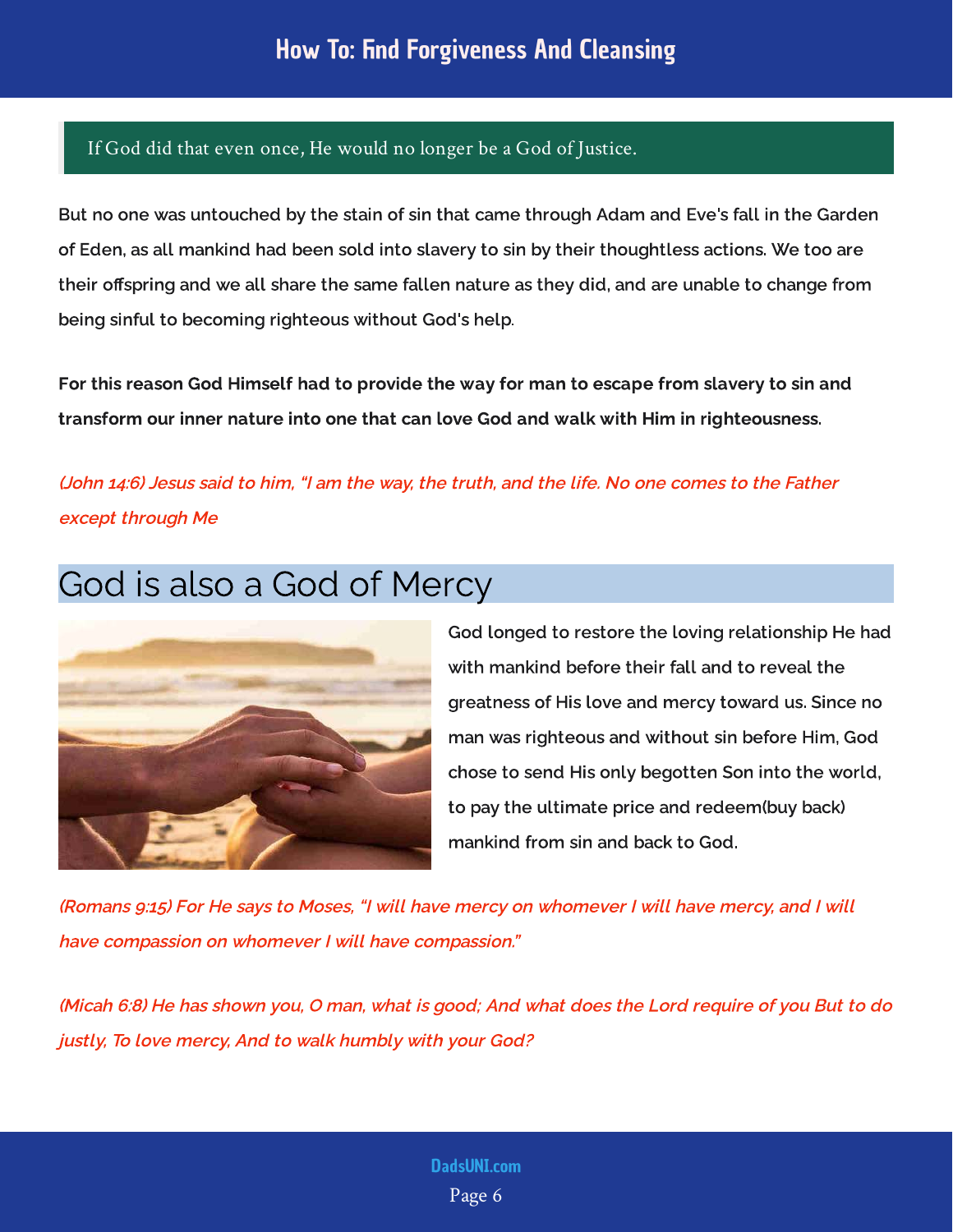God is our loving Heavenly Father and from Him flows everything good and just in the world.

(John 3:16) For God so loved the world that He gave His only begotten Son, that whoever believes in Him should not perish but have everlasting life

## <span id="page-7-0"></span>Both God's Justice and Mercy Were Fulfilled at the Cross

In the supreme act of love, God fulfilled both His requirement for Justice and His desire for Mercy by making His own Son a sacrifice for the sins of all mankind.



Jesus Christ was uniquely qualified to fulfill God's eternal plan for the Redemption of Mankind, as He was born as a man into the world, yet

Read (Matthew 1:18-25)

Jesus lived a perfect sinless life and resisted every temptation that Satan tried to entice Him within life. Jesus then went willingly to the cross for you and me, that He might forever break the chains of sin and death that held mankind bound.

After giving up His life on the cross He rose victorious over death on the third day, and now offers the gift of eternal life to all who believe in and obey Him.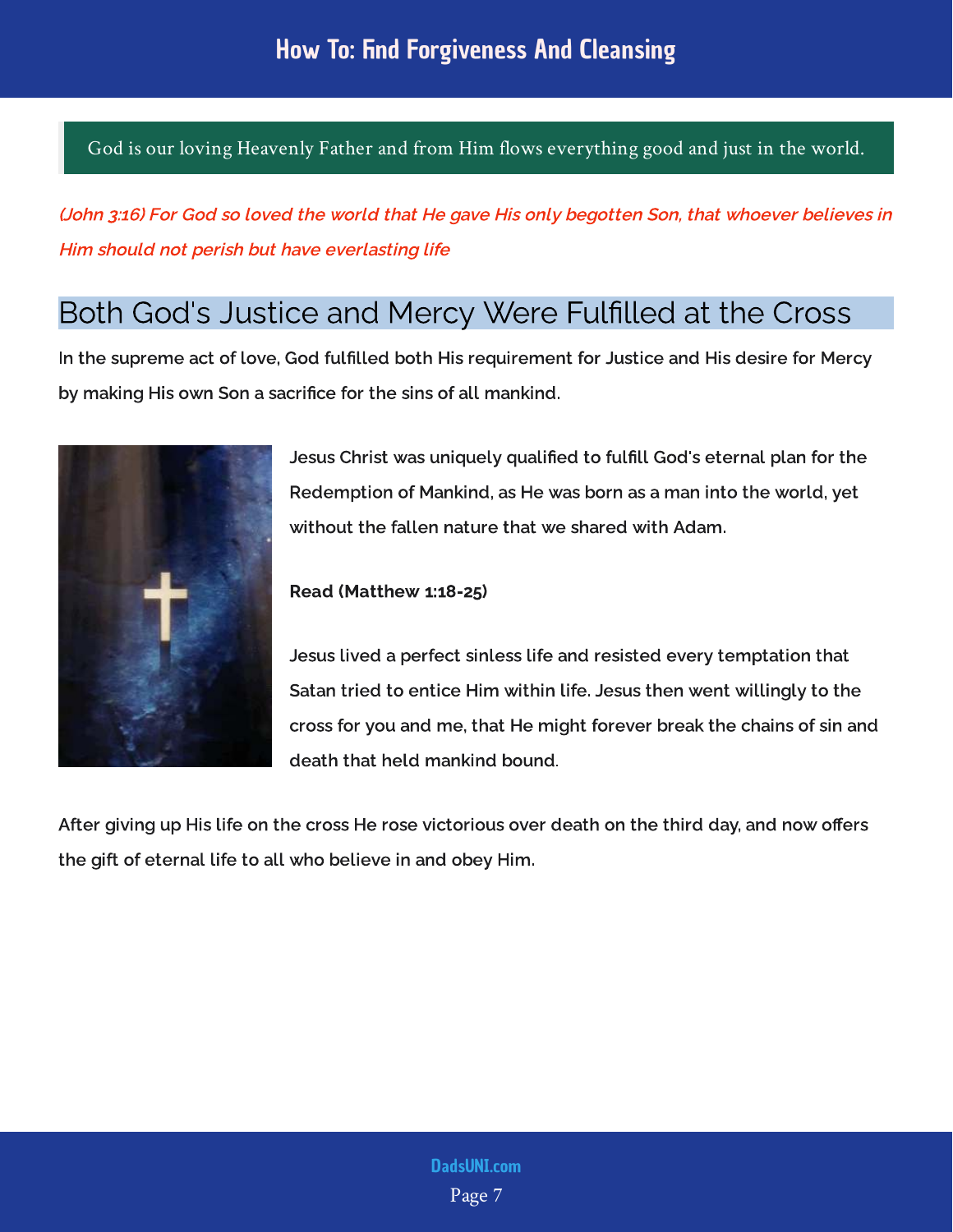## <span id="page-8-0"></span>Confession, Forgiveness and Cleansing

If we confess our sins, He is faithful and just to forgive us our sins and to cleanse us from all unrighteousness (1 John 1:9)

## **Confession**

When a thief is caught by the police and brought before a judge to be tried for his actions, one of the first things the judge asks is "How do you plead? Guilty or Not Guilty?" If the thief honestly admits his crime by writing a confession and pleading guilty the judge is far more likely to consider the possibility of leniency in sentencing him because the thief has shown remorse for his actions.



However, if the thief continues to deny his crime, even though he was caught red-handed climbing out the window with the silverware in his bag, the judge has seen no remorse for his actions.

The judge in this instance could confidently expect that the thief may soon re-offend if given the chance, and the judge would be far less likely to show leniency in sentencing.

In the same way, God, who is the Judge of all mankind, requires us to acknowledge and confess our sins before Him, that He also may show us the mercy Jesus won for us on the cross!

Acknowledging our sin means seeing it from God's point of view and not merely the view of man. When we acknowledge sin we agree with God that what we did was wrong and we ask Him for the mercy that came through Jesus' sacrifice for us.

(Psalm 32:5) I a**cknowledged** my sin to You, And my iniquity I have not hidden. I said, "I will confess my transgressions to the Lord," And **You forgave** the iniquity of my sin. Selah

#### Page 8 [DadsUNI.com](https://www.dadsuni.com/)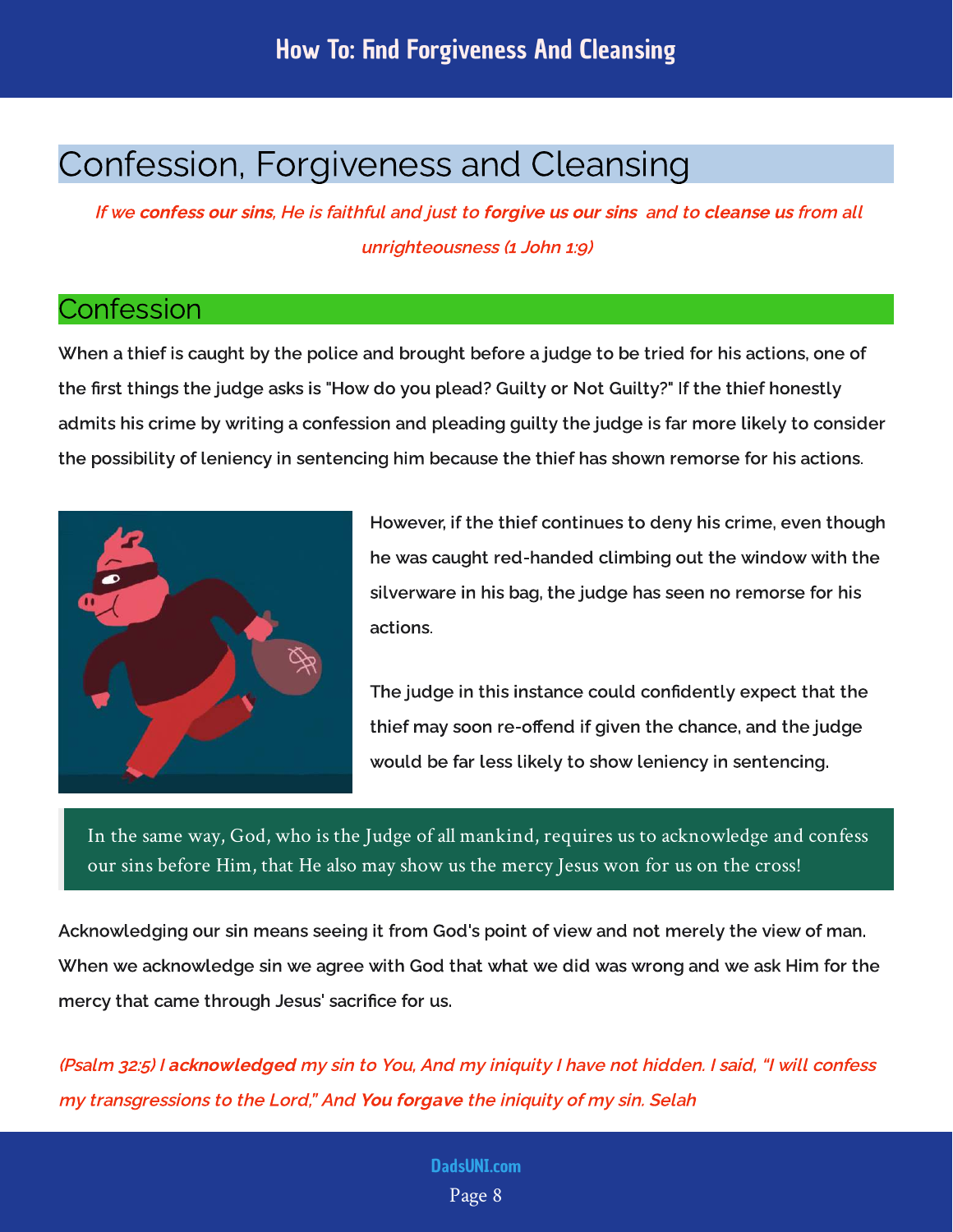## How To: Find Forgiveness And Cleansing

### **Forgiveness**



Our sins continue to multiply throughout life and become a burden that we carry, especially when our conscience reminds us of them. The weight of our shame robs us of life's enjoyment, and we are left with a s<mark>ense of foreboding</mark> when we consider that we must all stand before the j**udgment** seat of God.

#### If only there was a way for our sins to be dealt with and for us to find forgiveness before God!

Thankfully, it was f<mark>or that very reason</mark> that Jesus Christ chose to come into the world as <mark>our Saviour</mark> and Lord. It is through Jesus Christ alone that forgiveness is available to evervone, no matter what we may have done in our life.

When God forgives our sins He pardons/remits them, just as a judge in a courtroom can pardon the a<mark>ccused</mark> being tried for a **crime**, and as an a**ccountant** stamps a bill owed as **PAID IN FULL**. He can do this for all those who truly believe in Jesus Christ, because the punishment for our sins was PAID IN FULL by Jesus on the cross, and we can be pardoned and go free.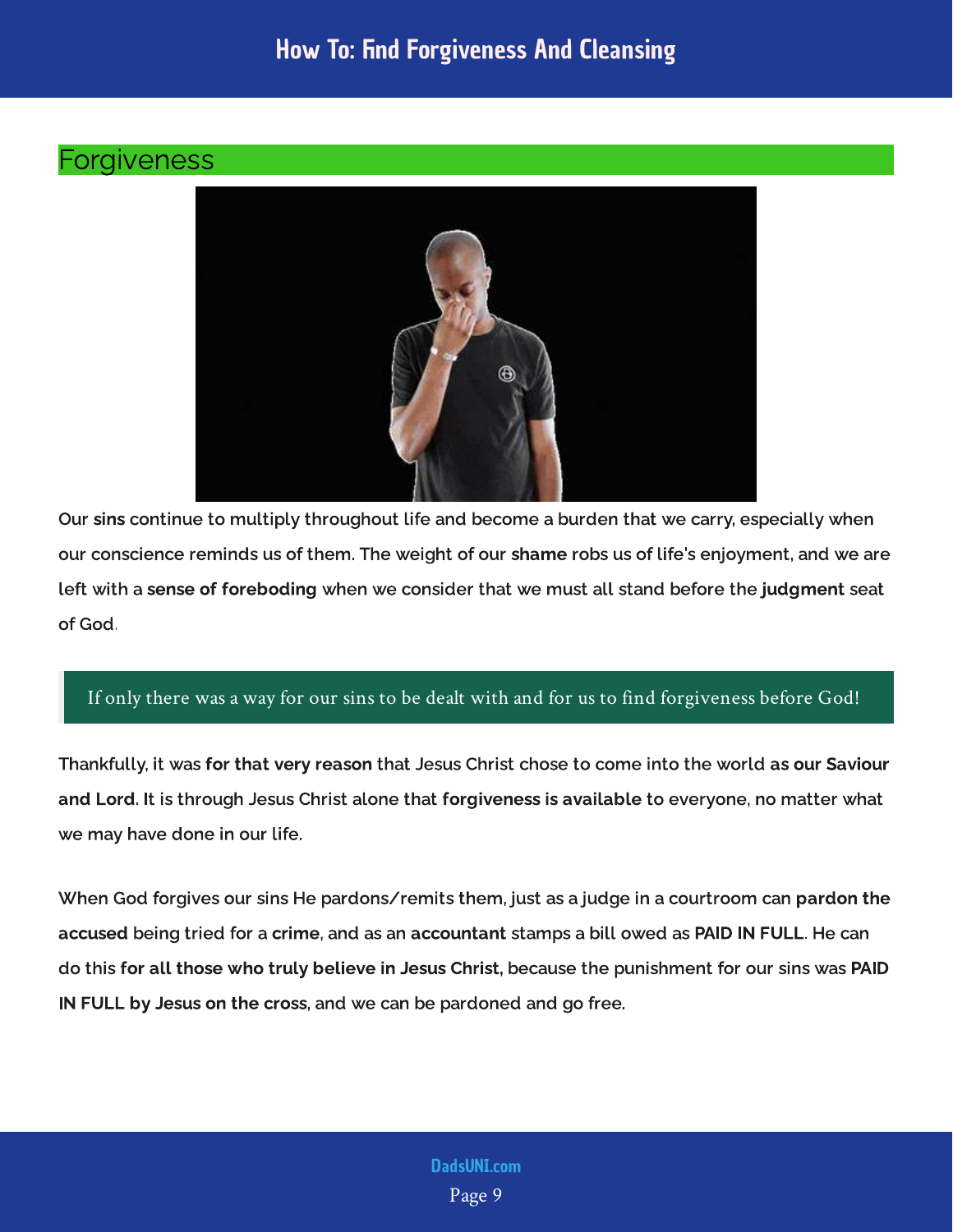How wonderful it is to have the burden of our sin lifted off our shoulders and carried on the Cross by our Saviour Jesus Christ!

## Cleansing From Guilt and Shame

When we fall into sin, often the first indicator is an uncomfortable feeling in our conscience, which is an inner voice that helps us to identify whether our behavior/intentions are acceptable or not.

We may ask God for forgiveness and receive a judicial or administrative pardon based upon our confession of sin and remorse, and vet sometimes w<mark>e may not FEEL forgiven</mark>. That is because our conscience does NOT directly reflect God's forgiveness or His unforgiveness, but can also be influenced by other factors such as prejudices we have developed in life.

\*For a greater understanding of the conscience, I highly recommend this teaching series by acclaimed Bible Teacher David Pawson: What is Conscience

The cleansing of our conscience can come at the same time as our forgiveness from God, but in my experience, this does not always happen. We can however confidently continue to claim our cleansing from God as we ask for and receive the inner working of the Blood of Christ through the power of the Holy Spirit.



Page 10 [DadsUNI.com](https://www.dadsuni.com/)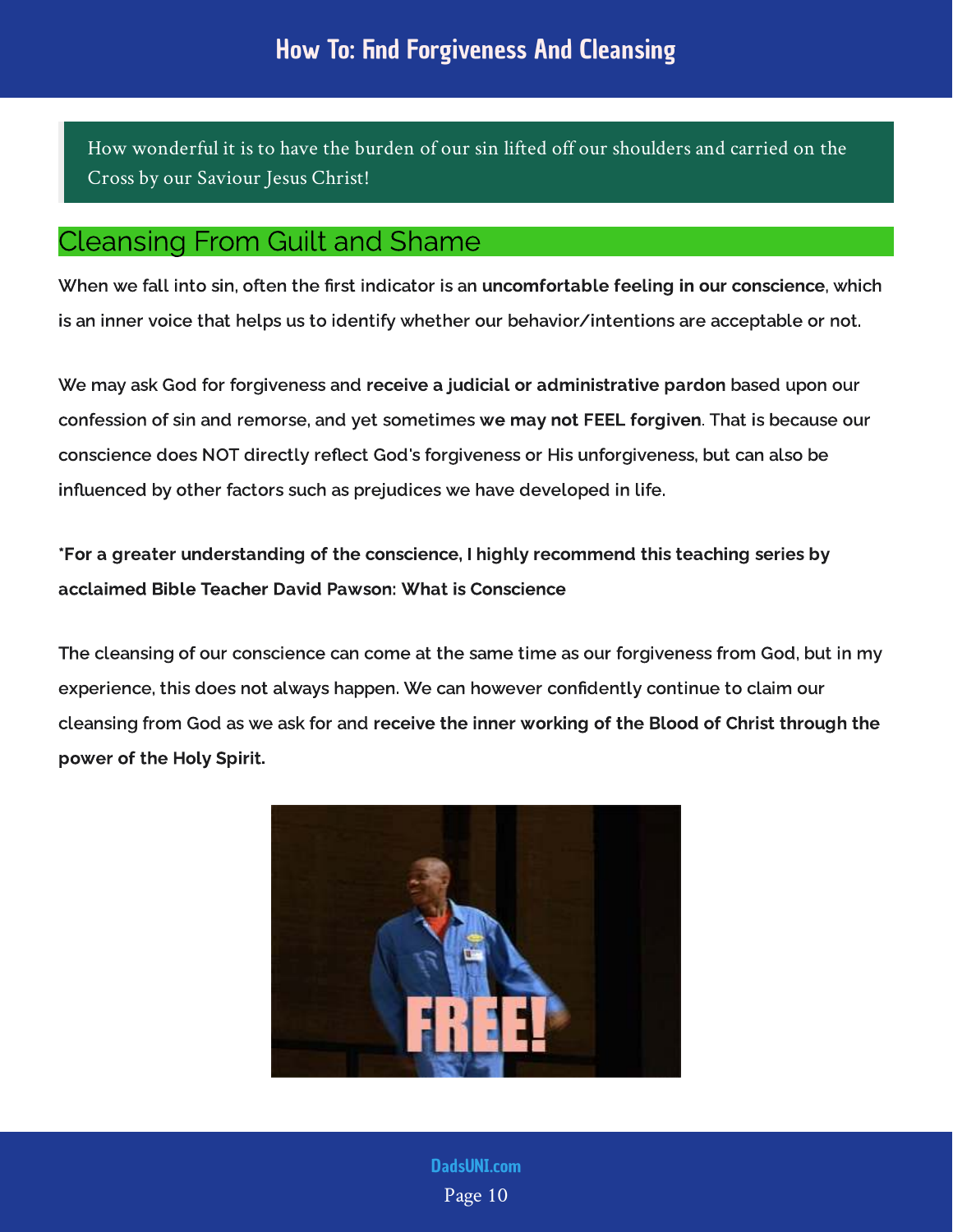## How To: Find Forgiveness And Cleansing

quilt or shame and help us feel pure and holy again on the inside. As we ask for and claim the "cleansing from all unrighteousness" that God has promised us, His Holy Spirit frees us to walk confidently again with God. The blood of Christ has the power to cleanse our conscience and release us from any sense of

(Hebrews 9:14) how much more shall the blood of Christ, who through the eternal Spirit offered Himself without spot to God, cleanse your conscience from dead works to serve the living God?

(Isaiah 1:18) "Come now, and let us reason together," Says the Lord, "Though your sins are like scarlet, They shall be as white as snow; Though they are red like crimson, They shall be as wool.

(1 John 3:20-21) For if our heart condemns us, God is greater than our heart, and knows all things. Beloved, if our heart does not condemn us, we have confidence toward God

## <span id="page-11-0"></span>Summing Up

Step 1. Confession is agreeing with God's point of view on sin, showing remorse, and asking for His forgiveness

Step 2. Forgiveness is seen as a judicial or administrative pardon from God, the Judge of all mankind.

Step 3. Receiving cleansing from our sins is the practical inner/heart realization of what has already happened judicially or administratively and restores our confidence with God.

> Page 11 [DadsUNI.com](https://www.dadsuni.com/)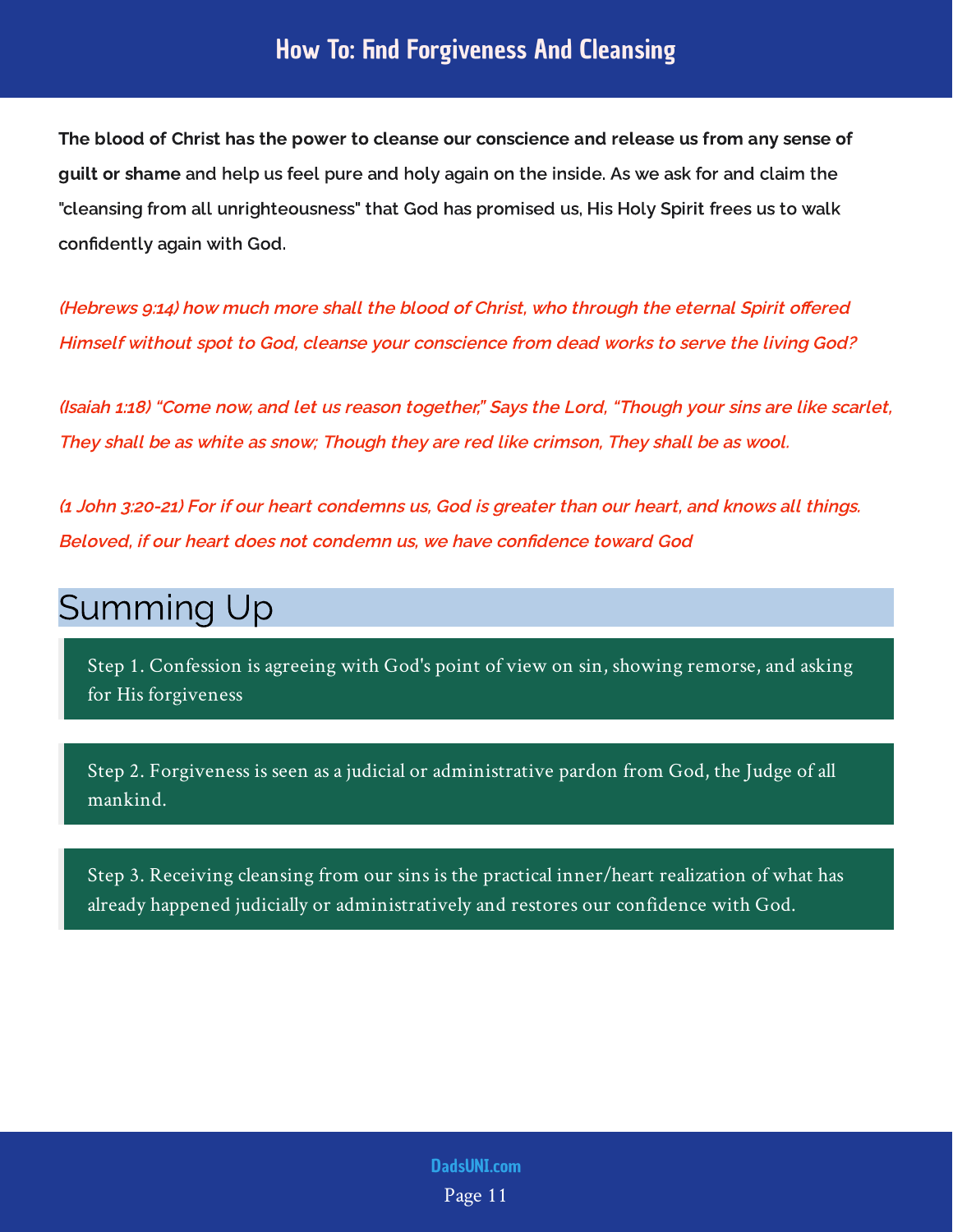# <span id="page-12-0"></span>Scriptures For Personal Study

(Romans 5:19)

(Ephesians 2:8-9) (Romans 5:1)

(Acts 2:38)

(Acts 5:31)

(Acts 10:43)

(Acts 13:38)

(Acts 26:18)

God Bless

Page 12 [DadsUNI.com](https://www.dadsuni.com/)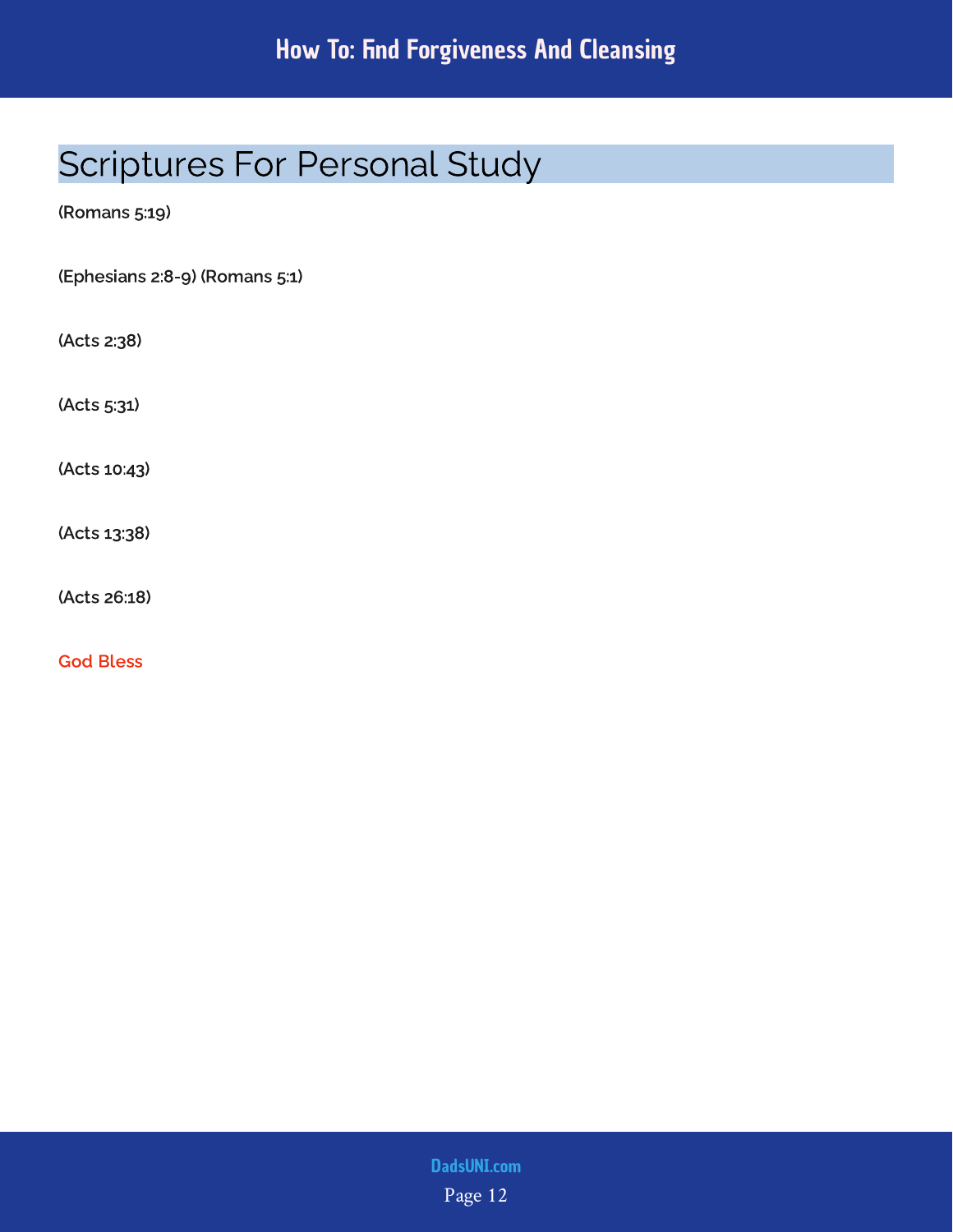## <span id="page-13-0"></span>The Ministry Of Dads' UNI

Dads' UNI is an Online Ministry based in Australia and is focused on providing simple biblical teaching to assist young men in Growing Families God's Way.

All Dads' UNI resources are provided free of charge, and we encourage those who enjoy our teachings to share them freely among family and friends.

Dads' UNI can be found online in the following locations:

Facebook: <https://www.facebook.com/Dadsuni/>

Instagram:<https://www.instagram.com/dadsuni/>

You Tube: [https://www.youtube.com/channel/UCV1vuth1FMmKxiJw\\_xQZpQg](https://www.youtube.com/channel/UCV1vuth1FMmKxiJw_xQZpQg)

Website: <https://www.dadsuni.com/>

We hope you enjoyed this eBook and will visit Dads' UNI online regularly to see our  [latest blogs](https://www.dadsuni.com/parenting-blog) and [eBooks](https://www.dadsuni.com/ebook-library)

> Page 13 [DadsUNI.com](https://www.dadsuni.com/)